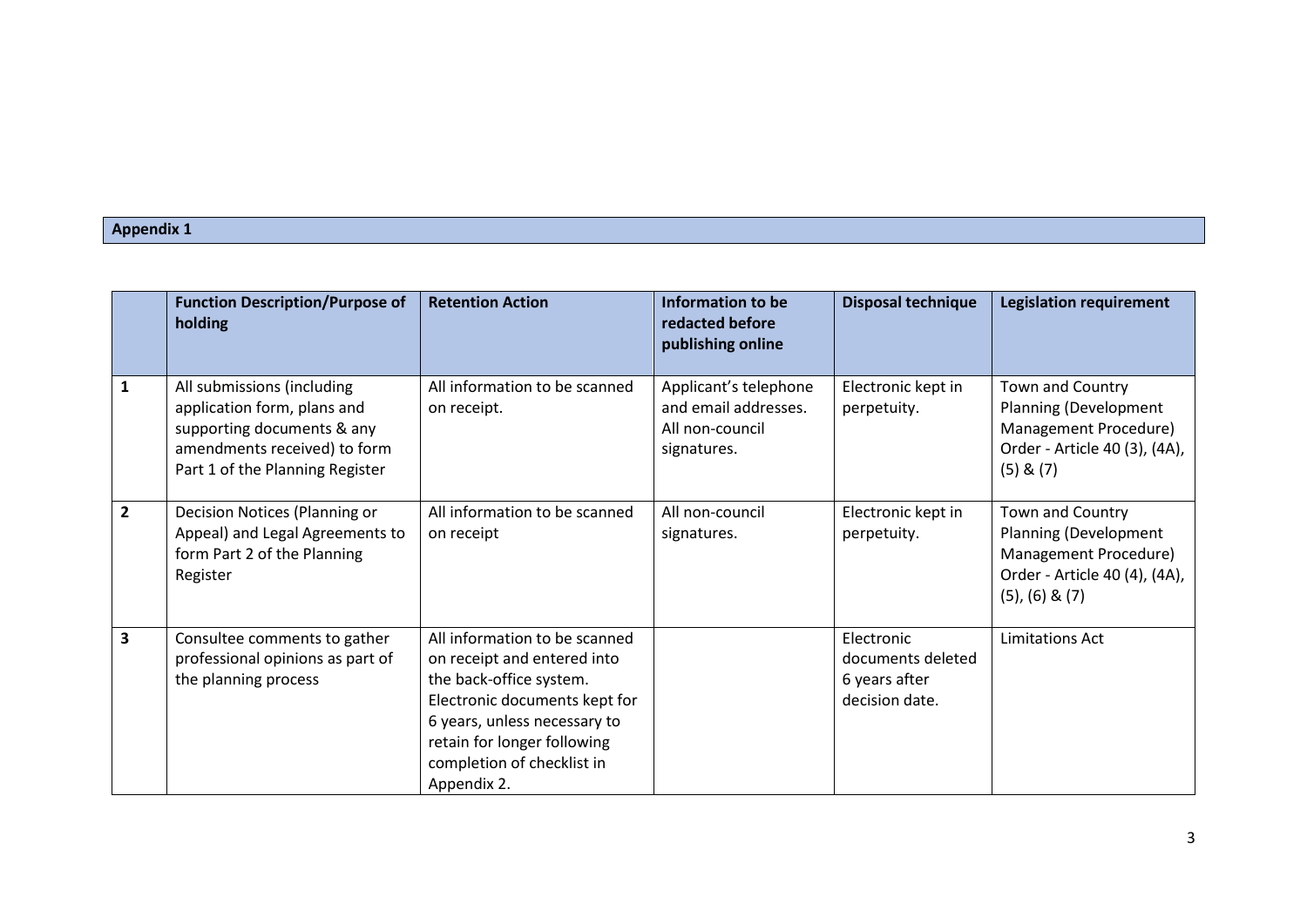| 4              | Agents contact details to inform<br>of Agents forums, sending of<br>newsletters and departmental<br>updates. To be selected when<br>registering applications                           | Consent to hold names and<br>email addresses until such a<br>time they do not wish to<br>receive further information<br>from the Planning<br>Department.<br>Bi-Annual review of Agents<br>contact details held to ensure<br>agreement given to remain on<br>our mailing list. |                                                           | If request received<br>to be removed from<br>mailing list, deletion<br>of electronic entry.                                                                                                                                | <b>GDPR 2018</b> |
|----------------|----------------------------------------------------------------------------------------------------------------------------------------------------------------------------------------|-------------------------------------------------------------------------------------------------------------------------------------------------------------------------------------------------------------------------------------------------------------------------------|-----------------------------------------------------------|----------------------------------------------------------------------------------------------------------------------------------------------------------------------------------------------------------------------------|------------------|
| 5              | <b>Enforcement Complainant's</b><br>details                                                                                                                                            | All information to be scanned<br>on receipt and entered into<br>the back-office system to allow<br>contact throughout<br>investigation.                                                                                                                                       | No documentation or<br>information available<br>publicly. | Electronic<br>documents to be<br>deleted after 10<br>years from case<br>closure, following<br>completion of<br>checklist in<br>Appendix 2.                                                                                 |                  |
| $6\phantom{1}$ | <b>Enforcement Complaint details</b><br>(including, but not limited to,<br>address, nature of the alleged<br>breach, photographs, evidence,<br>letters, and general<br>correspondence) | Information stored<br>electronically within our back-<br>office system. Hard copies<br>scanned in upon receipt and<br>during the life of the case and<br>final scan of any other<br>document at close of case.                                                                | No documentation or<br>information available<br>publicly. | Hard copies<br>disposed in<br>confidential waste.<br>Electronic<br>documents to be<br>deleted after 10<br>years from case<br>closure unless<br>formal enforcement<br>action* taken, in<br>which case<br>electronic copy of |                  |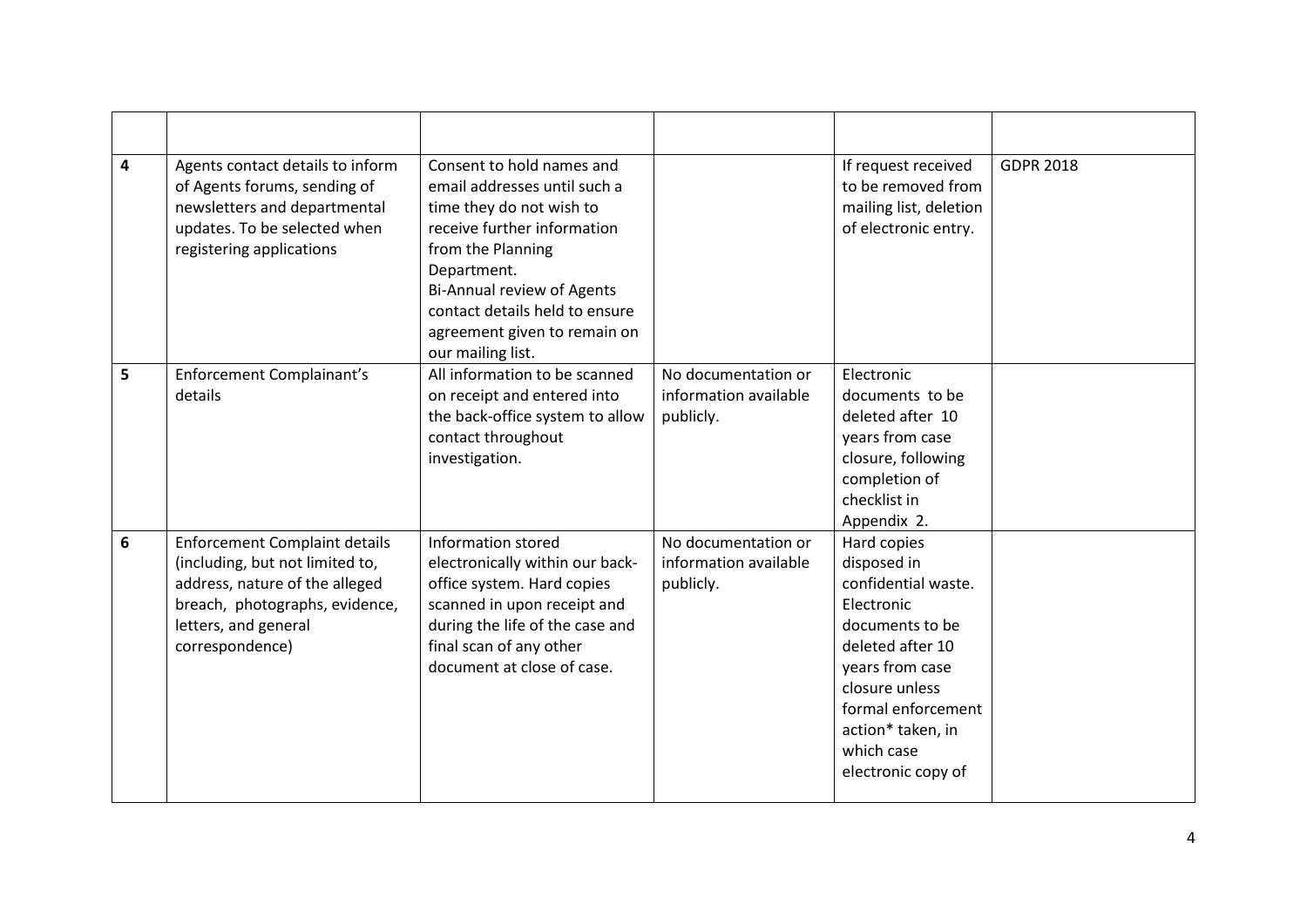|                         |                                                                                                                                                                           |                                                                                                                                                                                                                                    | documents kept in<br>perpetuity                                                                                                                                                                                                                                                                                                                                                              |                                                                                                                     |
|-------------------------|---------------------------------------------------------------------------------------------------------------------------------------------------------------------------|------------------------------------------------------------------------------------------------------------------------------------------------------------------------------------------------------------------------------------|----------------------------------------------------------------------------------------------------------------------------------------------------------------------------------------------------------------------------------------------------------------------------------------------------------------------------------------------------------------------------------------------|---------------------------------------------------------------------------------------------------------------------|
| $\overline{\mathbf{z}}$ | Enforcement Notice, breach of<br>condition notice, temporary stop<br>notice, stop notice, and<br>enforcement order details to<br>form part of the Enforcement<br>Register | Information stored within back<br>office system. Hard copies of<br>notices kept on enforcement<br>register held in Records<br>management. Copy of<br>enforcement notices also<br>scanned in and available on<br>Council's website. | Electronic<br>documents kept in<br>perpetuity,<br>however, register<br>entry kept in line<br>with Town and<br><b>Country Planning</b><br>(Development<br>Management<br>Procedure) Order<br>Article (4).<br>Information relating<br>to parties on whom<br>the notice was<br>served to be kept<br>for 84 years from<br>the date on which<br>the notice was<br>served, before<br>being deleted. | Town and Country<br>Planning (Development<br>Management Procedure)<br>Order - Article 43 (1), (2),<br>$(3)$ & $(4)$ |
| 8                       | All submissions relating to High<br>Hedges Initial Site survey<br>applications                                                                                            | Information stored<br>electronically within our back-<br>office system. Hard copies<br>scanned in upon receipt and<br>during the life of the case and<br>final scan of any other<br>document at close of case.                     | Hard copies<br>disposed in<br>confidential waste.<br>Electronic<br>documents to be<br>deleted after 6<br>years from case<br>closure.                                                                                                                                                                                                                                                         |                                                                                                                     |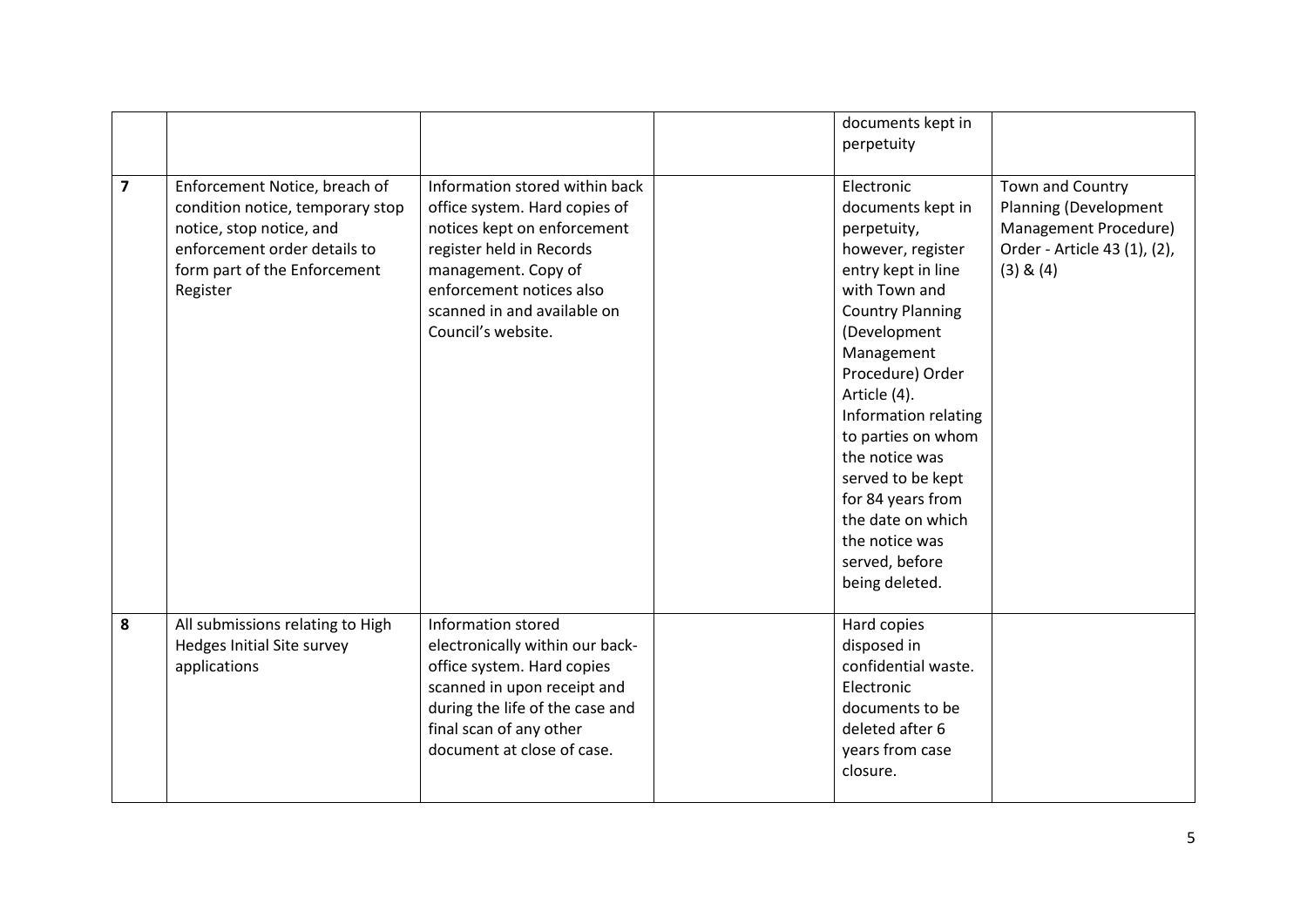| 9  | All submissions relating to High | Information stored              |                      | Hard copies          |                           |
|----|----------------------------------|---------------------------------|----------------------|----------------------|---------------------------|
|    | hedges formal complaints         | electronically within our back- |                      | disposed in          |                           |
|    |                                  | office system. Hard copies      |                      | confidential waste.  |                           |
|    |                                  | scanned in upon receipt and     |                      | All Electronic       |                           |
|    |                                  | during the life of the case and |                      | documents except     |                           |
|    |                                  | final scan of any other         |                      | any decision letter  |                           |
|    |                                  | document at close of case.      |                      | to be deleted after  |                           |
|    |                                  |                                 |                      | 6 years from case    |                           |
|    |                                  |                                 |                      | closure unless       |                           |
|    |                                  |                                 |                      | formal enforcement   |                           |
|    |                                  |                                 |                      | action* taken, in    |                           |
|    |                                  |                                 |                      | which case           |                           |
|    |                                  |                                 |                      | electronic copy of   |                           |
|    |                                  |                                 |                      | documents kept in    |                           |
|    |                                  |                                 |                      | perpetuity.          |                           |
|    |                                  |                                 |                      | Information relating |                           |
|    |                                  |                                 |                      | to parties on whom   |                           |
|    |                                  |                                 |                      | the notice was       |                           |
|    |                                  |                                 |                      | served to be kept    |                           |
|    |                                  |                                 |                      | for 84 years from    |                           |
|    |                                  |                                 |                      | the date on which    |                           |
|    |                                  |                                 |                      | the notice was       |                           |
|    |                                  |                                 |                      | served, before       |                           |
|    |                                  |                                 |                      | being deleted.       |                           |
|    |                                  |                                 |                      |                      |                           |
| 10 | High hedges Remedial Notice      | Information stored within       | Not published online | Electronic           | Part 8 of the Anti-Social |
|    | details to form part of the      | back-office system. Hard        |                      | documents kept in    | <b>Behaviour Act 2003</b> |
|    | register of remedial notices     | copies kept on enforcement      |                      | perpetuity. Register |                           |
|    |                                  | register held in Records        |                      | entry (hard copy)    |                           |
|    |                                  | management.                     |                      | kept in perpetuity.  |                           |
|    |                                  |                                 |                      | Information relating |                           |
|    |                                  |                                 |                      | to parties on whom   |                           |
|    |                                  |                                 |                      | the notice was       |                           |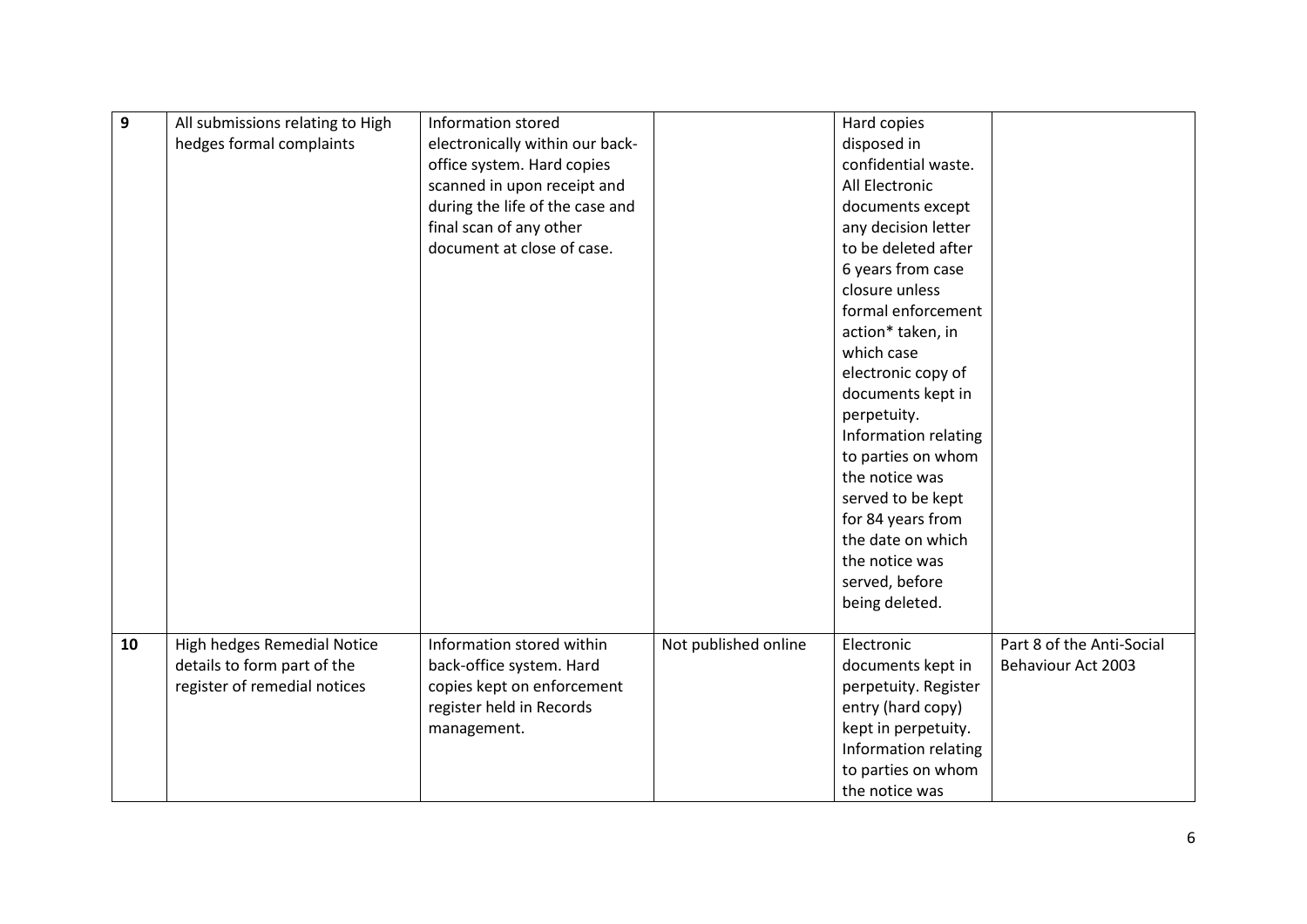|    |                                    |                                 |                          | served to be kept     |                           |
|----|------------------------------------|---------------------------------|--------------------------|-----------------------|---------------------------|
|    |                                    |                                 |                          | for 84 years from     |                           |
|    |                                    |                                 |                          | the date on which     |                           |
|    |                                    |                                 |                          | the notice was        |                           |
|    |                                    |                                 |                          | served, before        |                           |
|    |                                    |                                 |                          | being deleted.        |                           |
| 11 | All submissions relating to        | All information to be scanned   | Not published online     | Electronic            | The Town and Country      |
|    | applications for consent under     | upon receipt and stored in      |                          | documents kept in     | Planning (Tree            |
|    | <b>Tree Preservation Orders</b>    | back-office system. Hard        |                          | perpetuity. Details   | Preservation)(England)    |
|    |                                    | copies entered into register.   |                          | of every notification | Regulations 2012- part 2, |
|    |                                    | Electronic submissions printed  |                          | kept on register      | paragraph 12.             |
|    |                                    | and entered into register.      |                          | (hard copy) in        |                           |
|    |                                    |                                 |                          | perpetuity.           |                           |
| 12 | All submissions relating section   | All information to be scanned   | Not published online     | Electronic            | Section 214 of Town and   |
|    | 211 notifications (trees in        | upon receipt and stored in      |                          | documents kept in     | Country Planning Act 1990 |
|    | conservation areas)                | back-office system. Hard        |                          | perpetuity. Details   | (as amended)              |
|    |                                    | copies entered into register.   |                          | of every notification |                           |
|    |                                    | Electronic submissions printed  |                          | kept on register      |                           |
|    |                                    | and entered into register.      |                          | (hard copy) in        |                           |
|    |                                    |                                 |                          | perpetuity.           |                           |
| 13 | Tree Preservation Order details to | Information stored within back  | Not published online     | Electronic            |                           |
|    | form part of the TPO Register      | office system. Hard copies kept |                          | documents kept in     |                           |
|    |                                    | on TPO register held in         |                          | perpetuity. Details   |                           |
|    |                                    | Records management.             |                          | of every Order kept   |                           |
|    |                                    |                                 |                          | on register (hard     |                           |
|    |                                    |                                 |                          | copy) in perpetuity.  |                           |
| 14 | General correspondence and         | All information to be scanned   | All signatures, personal | Electronic            | <b>Limitations Act</b>    |
|    | comments received in relation to   | on receipt.                     | email addresses,         | documents deleted     |                           |
|    | an application                     |                                 | names, personal phone    | 6 years after         |                           |
|    |                                    |                                 | numbers and sensitive    | decision date.        |                           |
|    |                                    |                                 | information.             |                       |                           |
|    |                                    |                                 |                          |                       |                           |